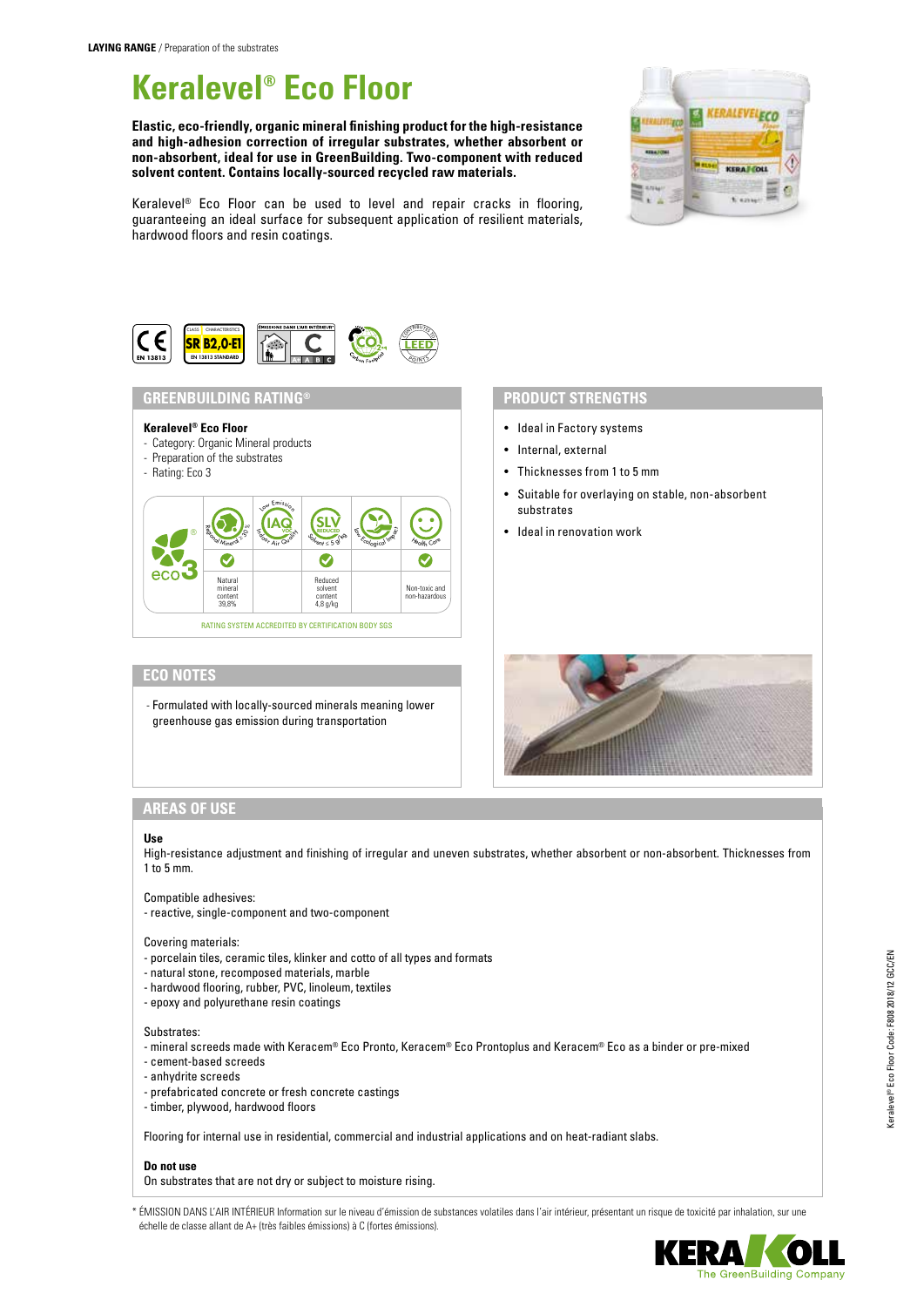#### **Preparation of substrates**

Substrates must be free of dust, oil and grease, with no loose, flaky or imperfectly anchored parts such as residues of cement, lime, paint coatings and adhesives, which must be completely removed. The substrates must be stable, non-deformable and have already completed the curing period of hygrometric shrinkage.

The substrates must be permanently dry and free from moisture rising. In the event of subsequent laying of coatings in resin, PVC, rubber, linoleum, cement-based substrates must have a residual moisture at a maximum of 3% (2.5% in the case of heated substrate); anhydrite substrates must have a moisture at a maximum of 0.5% (0.2% in the case of heated substrate). In the event of subsequent laying of wooden floors, cement-based substrates must have a residual moisture at a maximum of 2% (1.7% in the case of heated substrate); anhydrite substrates must have moisture at a maximum of 0.5% (0.2% in the case of heated substrate. In the event of subsequent laying of resin coatings the substrates must have a surface tear strength > 1.5 MPa according to ASTM D 4541 and a compressive strength > 25 N/mm².

**Absorbent substrates**: substrates consisting of smoothed concrete floors, cement-based screeds, anhydrite screeds, with dusty surface, flaky or weak parts or in general in the event of subsequent laying of resin coatings, must be treated with Slc® Eco EP 21 diluted with Keragrip Eco Pulep up to 30% depending on the degree of absorption of the substrate.

**Non-absorbent substrates**: substrates made of porcelain floors, ceramic, natural stone must be properly cleaned or surface abraded, in the event of subsequent laying of resin coatings.

#### **Preparation**

Keralevel® Eco Floor is prepared by mixing together parts A and B from the bottom upwards, using a low-rev (400/min.) helicoidal agitator, respecting the preset ratio of the packs (Part A 9.25 kg : Part B 0.75 kg). Pour part B into the bucket containing part A, being careful to mix the two parts uniformly until a smooth, even coloured mixture is obtained. It is necessary to mix an amount of product that can be used within 30 minutes.

#### **Application**

Apply Keralevel® Eco Floor with smooth spreader. In case of subsequent application of resin coatings, or applying a second coat of Keralevel® Eco Floor, sprinkle wet-on-wet Quartz 1.3 until saturated. Once hardened, remove any excess quartz.

In case of subsequent laying of resin coatings on cracked, uneven substrates, with chases on the floor containing water/heating systems, in case of substrates consisting of ceramic floors, porcelain tiles or natural stone, during the application of Keralevel® Eco Floor it is required enter Net 90 suitable reinforcing mesh in the layer of levelling coat and sprinkle wet-on-wet Quartz 1.3 until saturated. Once hardened, remove any excess quartz.

#### **Cleaning**

Residual traces of Keralevel® Eco Floor can be removed from tools with alcohol before the product has hardened.

#### **SPECIAL NOTES**

If the substrate contains joints that are subject to shrinkage or movement in general, they must be brought to the surface and treated with suitable elastic sealing agents.

Before the application of resin-based film, high-thickness or self-levelling coverings, sand the surfaces levelled with Keralevel ® Eco Floor.

# **ABSTRACT**

*The high-resistance correction of substrate in thickness from 1 to 5 mm will be provided by using eco-friendly elastic organic mineral finishing product compliant with EN13813 class SR-B2,0-E1, GreenBuilding Rating® Eco 3, such as Keralevel® Eco Floor, by Kerakoll Spa. Apply with a smooth spreader on the previously prepared substrate, dimensionally stable and permanently dry. Coverage ≈ 1.5 kg/m² per mm of thickness created.*